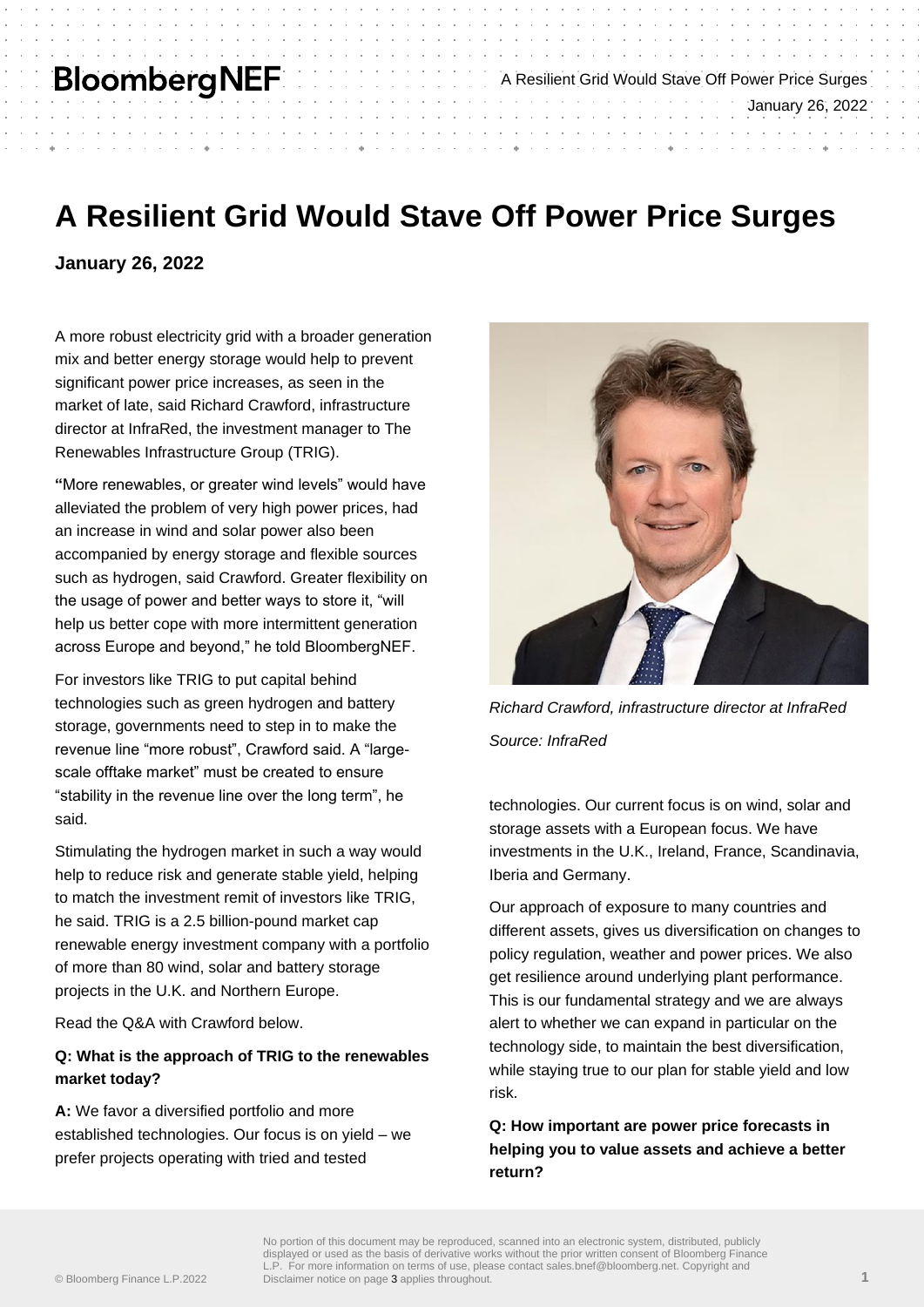# **BloombergNEF**

**A:** They are an important component in the valuation of assets – we typically look at several power price forecasts and take an average across them in order to reach a consensus. There are other important contributors to valuing assets too, such as energy yield. There may also be power price hedging strategies and long-term corporate offtake agreements. And, finally, the discount rate you apply to a project is also key.

The market today is seeing very robust power prices, but there is clear danger when there is too much generation on the system, such as from wind plants, and not enough demand. We have to allow for power price cannibalization in forecasts. We will see demand from new areas in future.

We have to become more flexible on the usage of power and have better ways to store it, as well as more robust electric grids. All of those things will help us better cope with more intermittent generation across Europe and beyond.

## **Q: Would an increase in renewables generation help to offset the current situation of very high power prices?**

**A:** Today's high power prices are driven essentially by high gas prices and much higher than previously seen carbon prices. There has also been relatively low wind generation of late. Had there been more renewables, or greater wind levels, that would have alleviated the problem of very high power prices. A broader generation mix than gas will help, but we must also manage the intermittency of renewables. Governments need to bring in initiatives to promote grid resilience and flexible generation from things like storage and hydrogen. There also needs to be demand-side management on the usage side. Ultimately, there will need to be CCS [carbon capture and storage] too for further stability.

**Q: What can governments do to spur project build of newer technologies like hydrogen and batteries that can bring more flexibility to the system?**

**A:** Governments need to think more about how to make the revenue line for investors more robust, because that will enable capital to come into the sector. This is largely what was done to support renewables in the early days, and needs to be done too for hydrogen.

A Resilient Grid Would Stave Off Power Price Surges

January 26, 2022

CfDs [Contracts for Difference] could be one way to do that, but currently, a large-scale offtake market doesn't exist in hydrogen, so it is about how we can mobilize the capital into the sector. We can either make more polluting industries more expensive or directly stimulate the offtake market itself.

## **Q: You have many investments in wind and solar across Europe, but only a little battery storage. Would you like to expand in that area?**

**A:** Yes. As ever, it is a question of getting the right economics – we need to see stability in the revenue line over the long term. Battery storage is still being established in terms of its revenue lines – there is a lot of volatility in power prices now, but that won't always be there, so you really have to inspect the revenue line carefully.

## **Q: Geographically, you have an eye to acquiring projects in Spain, Scandinavia and northern Europe – why is that?**

**A:** We like geographical diversity and think Europe is a fundamentally stable place to invest. By focusing on the U.K. and Europe, we can get economies of scale because the supply chain is quite similar.